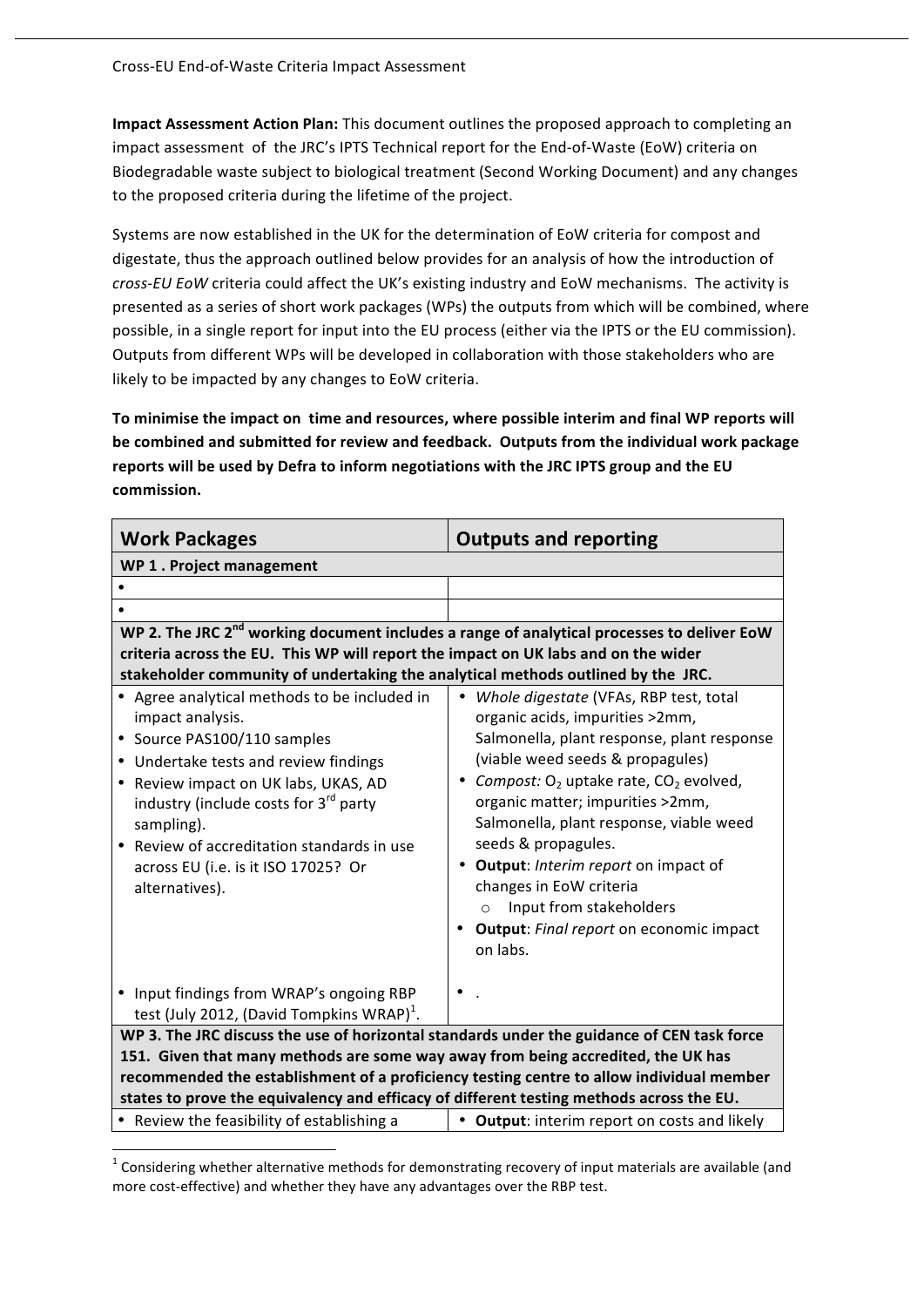| proficiency testing scheme                                                                 | time required                                  |
|--------------------------------------------------------------------------------------------|------------------------------------------------|
| • Identify a model for the implementation of                                               | Feedback from stakeholder group for<br>$\circ$ |
| such a scheme                                                                              | input in final report.                         |
| • Review costs of establishing a Proficiency                                               | Output: Final report WP3.                      |
| testing (PT) scheme for the EU.                                                            |                                                |
|                                                                                            |                                                |
| WP 4. To assess the impact of changing the established certification schemes or delivering |                                                |
| a new certification schemes                                                                |                                                |
| • Develop a full understanding of the cost of                                              | • Output: Interim report WP4                   |
| establishing a new or amended certification                                                | Feedback from stakeholders<br>$\circ$          |
| scheme.                                                                                    | • Output: Final report WP4                     |
| In doing so, use costings from developing,                                                 |                                                |
| establishing and marketing PAS100/110                                                      |                                                |
| (money, time).                                                                             |                                                |
| • Review cost of establishing other EU                                                     |                                                |
| certification bodies.                                                                      |                                                |
| • Review the differences between ECN and                                                   |                                                |
| PAS schemes.                                                                               |                                                |
| Document time, cost, personnel to convert                                                  |                                                |
| PAS to ECN.                                                                                |                                                |
| WP 5. Legislative impact (SM) of changes to EoW criteria on public procurement contracts   |                                                |
| that include requirements for PAS100/110 materials.                                        |                                                |
| Identify appropriate contacts/contracts                                                    | Output: Interim report WP5                     |
| across WRAP (UK wide). Identify timescales                                                 | <b>Feedback from stakeholders</b><br>$\circ$   |
| and review periods for potential change.                                                   | • Output: Final report WP5                     |
| Information to be used to inform need for                                                  |                                                |
| transition period etc.                                                                     |                                                |
| Review costs of contract change (incl., e.g.<br>$\bullet$                                  |                                                |
| legal costs, impact on procurement owners,                                                 |                                                |
| industry, markets).                                                                        |                                                |
| WP 6. Training - costs to be incurred delivering training to meet any new EoW criteria.    |                                                |
| • Using the experience and costs of                                                        | • Output: Interim report WP6                   |
| delivering training to meet PAS100/110                                                     | Feedback from stakeholders<br>$\circ$          |
| criteria, develop an impact analysis for any                                               | <b>Output: Final report WP6</b>                |
| new/revised EoW criteria.                                                                  |                                                |
| • Use information available from, e.g.: WRAP,                                              |                                                |
| AfOR, REA, CIWM;<br>Include forecast costs from EU Skills for                              |                                                |
| delivering EU National Operating Skills for                                                |                                                |
| PAS100/110.                                                                                |                                                |
| WP 7. Market impacts - acceptability of EU EoW criteria to existing UK markets and impact  |                                                |
| (including costs of amending PAS to new EU EoW criteria).                                  |                                                |
| • Using a data from market development to                                                  | • Feedback from stakeholders re likely         |
| date (quantitative).                                                                       | impact on the market (qualitative,             |
| Quantitative (if possible) & qualitative<br>٠                                              | quantitative if possible).                     |
| impact on the market of the reduction in                                                   | • Feedback from stakeholders re impact of      |
| standards for some criteria (e.g. some PTE                                                 | reduction in standards for some                |
| limits, lack of mandatory plant growth                                                     | parameters & whether additional                |
| tests).                                                                                    | parameters should be included.                 |
|                                                                                            | • Output: Interim report WP7                   |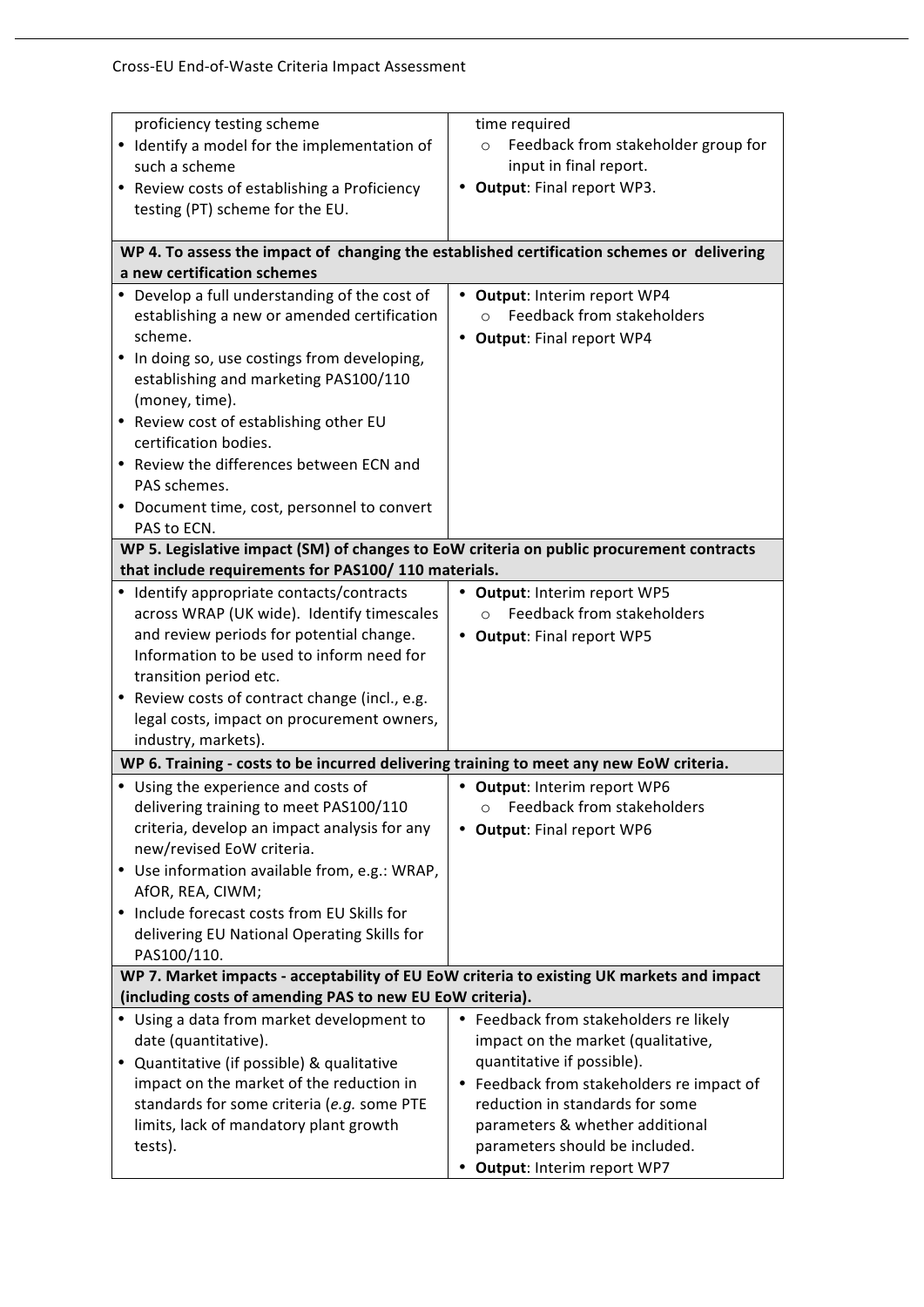|                                                                                                                                                                                                                                                                                                                                      | Feedback from stakeholders<br>$\Omega$                                                                                                                                                                                                                                                                               |  |
|--------------------------------------------------------------------------------------------------------------------------------------------------------------------------------------------------------------------------------------------------------------------------------------------------------------------------------------|----------------------------------------------------------------------------------------------------------------------------------------------------------------------------------------------------------------------------------------------------------------------------------------------------------------------|--|
|                                                                                                                                                                                                                                                                                                                                      | • Output: Final report WP7                                                                                                                                                                                                                                                                                           |  |
| WP 8. Impact of requiring time, temp and particle size instead of operator defined systems-                                                                                                                                                                                                                                          |                                                                                                                                                                                                                                                                                                                      |  |
| QMS, HACCP etc)                                                                                                                                                                                                                                                                                                                      |                                                                                                                                                                                                                                                                                                                      |  |
| • WRAP to obtain feedback from AHVLA on<br>the EU suggested approach.<br>• Impact assessment of introducing a time,<br>temp, particle size approach as opposed to<br>the current HACCP, QMS system.                                                                                                                                  | • Input from AHVLA (review with<br>Stakeholders)<br>• Seek direct input from stakeholders re<br>impact of introducing time, temp profiles.<br>• Output: Interim report WP8<br>Feedback from stakeholders<br>$\Omega$                                                                                                 |  |
|                                                                                                                                                                                                                                                                                                                                      | <b>Output: Final report WP8</b><br>$\bullet$                                                                                                                                                                                                                                                                         |  |
| WP 9. The UK and proposed EU EoW policy on sewage sludge & MBT are the same, this                                                                                                                                                                                                                                                    |                                                                                                                                                                                                                                                                                                                      |  |
| is coming on line in the UK                                                                                                                                                                                                                                                                                                          | short review will provide a forecast on the size of the MBT output at present and that which                                                                                                                                                                                                                         |  |
| • Short summary of reports on MBT in UK<br>(output, companies, staff numbers, etc)                                                                                                                                                                                                                                                   | • Output: Interim report WP9<br><b>Feedback from stakeholders</b><br>$\Omega$<br>• Output: Final report WP9                                                                                                                                                                                                          |  |
| WP 10. The proposed EU EoW criteria include organic pollutants, increases to Cu and Zn                                                                                                                                                                                                                                               |                                                                                                                                                                                                                                                                                                                      |  |
| limit values, the requirement that limit values for digestates are reported on a dry solids                                                                                                                                                                                                                                          |                                                                                                                                                                                                                                                                                                                      |  |
| basis, and an enquiry as to the feasibility of implementing a system to update 'Positive lists'                                                                                                                                                                                                                                      |                                                                                                                                                                                                                                                                                                                      |  |
| • Analysis of costs and feasibility of including<br>organic pollutants within EoW criteria.<br>• Review the 'Allowance' project.<br>Develop understanding of the<br>$\bullet$<br>requirements to update positive list<br>following discussions with the EA.<br>Input findings from WRAP PTE project (May<br>$\bullet$<br>$2012)^2$ . | • Output: short summary report on costs<br>and feasibility of including organic<br>pollutants within EoW criteria<br>• Output: summary report on feasibility of<br>positive list updates.<br>Feedback from stakeholders<br>Include input from WRAP PTE limits<br>project.<br>• Output: Final short reports for WP10. |  |
| WP 11. Regulatory impact: What would be the cost to the industry of PAS100/110 compost                                                                                                                                                                                                                                               |                                                                                                                                                                                                                                                                                                                      |  |
| and digestate no longer meeting the cross EU EoW criteria (i.e. reverting to 'waste')?                                                                                                                                                                                                                                               |                                                                                                                                                                                                                                                                                                                      |  |
| • Review current amounts of PAS100/110<br>compost and digestate in UK from available<br>data.<br>Compost and digestate forecasts for UK<br>(from strategy docs etc).<br>Develop costs for using PAS100/110<br>product as 'waste' (current and future)                                                                                | • Output: Interim report WP11<br>Feedback from stakeholders<br>$\circ$<br><b>Output: Final report WP11</b>                                                                                                                                                                                                           |  |
| (include EA in discussions).                                                                                                                                                                                                                                                                                                         |                                                                                                                                                                                                                                                                                                                      |  |

<sup>&</sup>lt;u>a</u><br><sup>2</sup> Considering PTE concentrations in digestate and considering the impact of the proposed EU criteria as noted in the 2<sup>nd</sup> working document.